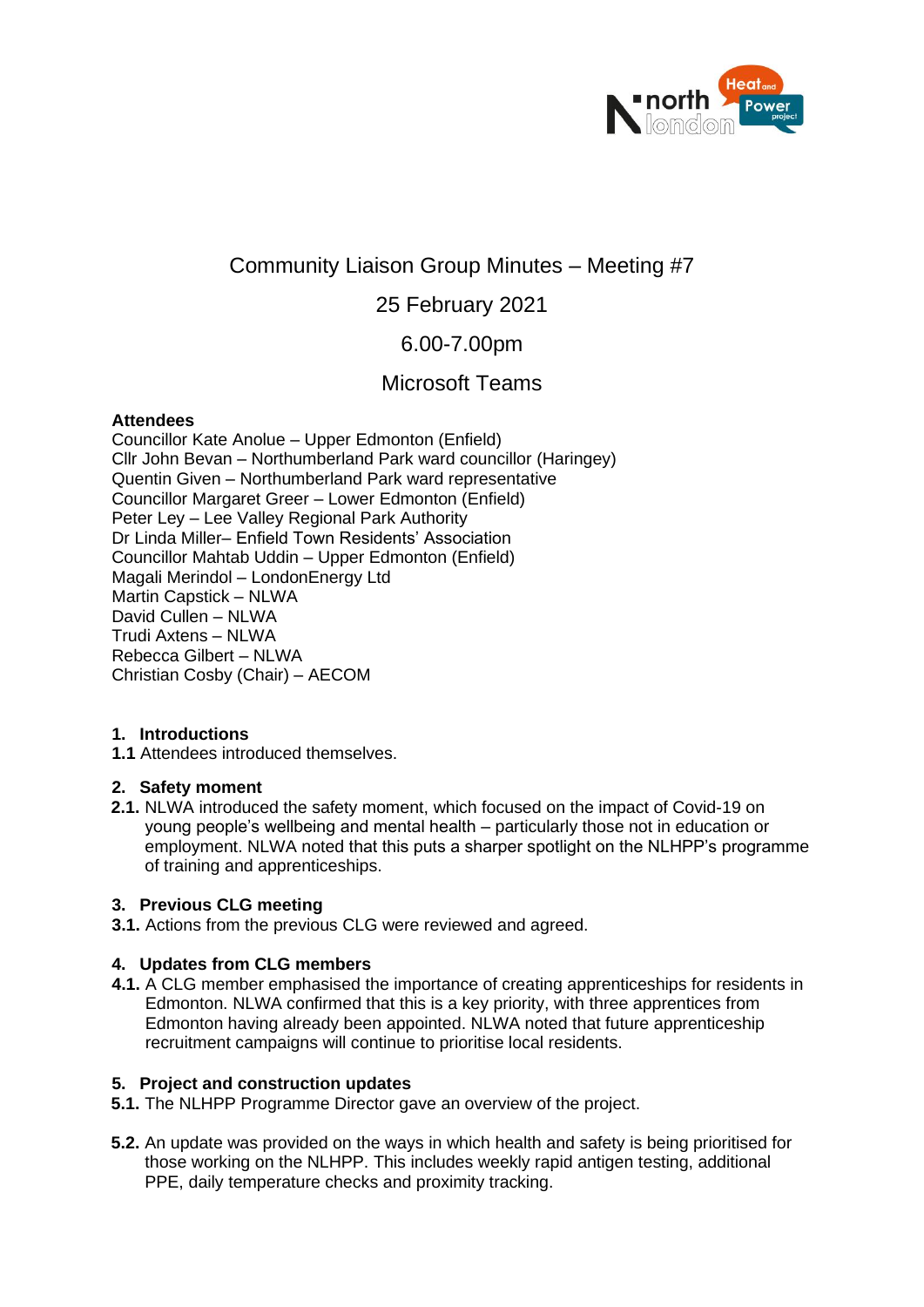- **5.3.** NLWA provided an overview of construction progress on the NLHPP. Four contracts have been completed – the Northern Access Works, Sewer Diversion Enabling Works, Laydown Area East, and Laydown Area West – and construction started in January 2021 on EcoPark South. The EcoPark South works include a Resource Recovery Facility, where boroughs' bulky waste will be sorted, and recyclable materials extracted. The works also include a public Reuse and Recycling Centre. Demolition and ground works are currently underway and piling works are expected to begin in March 2021.
- **5.4.** NLWA provided an update on its long-term heat supply agreement with Energetik, Enfield's local heat supply company, and LondonEnergy, the company which operates the Edmonton EcoPark. The district heating network will provide low carbon heating for around 10,000 homes in the Meridian Water development in Enfield.
- **5.5.** NLWA updated the group on apprenticeship and training placements. As of February 2021, 13 apprentices have been appointed. At least 100 apprenticeship opportunities will become available as the project progresses.
- **5.6.** On-site training placements were discussed. 34 placements have been delivered to date on the project. The placements help school leavers and people out of work to learn new skills that will enable them to start a career in construction.
- **5.7.** A member of the CLG asked whether NLWA was considering the use of Carbon Capture, Storage and Utilisation (CCUS) technology on the new Energy Recovery Facility. NLWA clarified that CCUS technology is relatively new in the energy from waste sector, with prototype schemes currently in development in Scandinavia. NLWA confirmed that the design of the ERF will not preclude the use of CCUS in the future, when appropriate infrastructure is in place to transport and store the carbon dioxide.

#### **6. Community update**

- **6.1.** NLWA provided an update on its engagement with the local community. This included adverts placed in the *Enfield Independent* and *Enfield Dispatch* in January 2021, which announced the start of the EcoPark South construction works.
- **6.2.** NLWA notified the group about a forthcoming community newsletter, being distributed to 28,000 homes in the boroughs of Enfield, Haringey and Waltham Forest. The purpose of the newsletter is to provide an update on the construction of the NLHPP, as well as the project's apprenticeship and training programmes.
- **6.3.** A member of the CLG highlighted the importance of advertising apprenticeship opportunities in Edmonton. NLWA confirmed that advertising in Edmonton will continue to be a key priority for future programmes of apprenticeship recruitment.

#### **7. NLWA update**

- **7.1.** NLWA provided an update on waste and recycling services, and campaigns to encourage north London residents to reduce their waste. This included an overview of the Waste Prevention Exchange (Thursday 4 March) and an upcoming campaign with Keep Britain Tidy to highlight the importance of correct recycling.
- **7.2.** A member of the CLG asked whether NLWA was considering measures to extract recyclable plastic from residents' waste. NLWA confirmed that it had signed a new lease to operate a waste transfer and recycling centre in Wembley, which will include a new